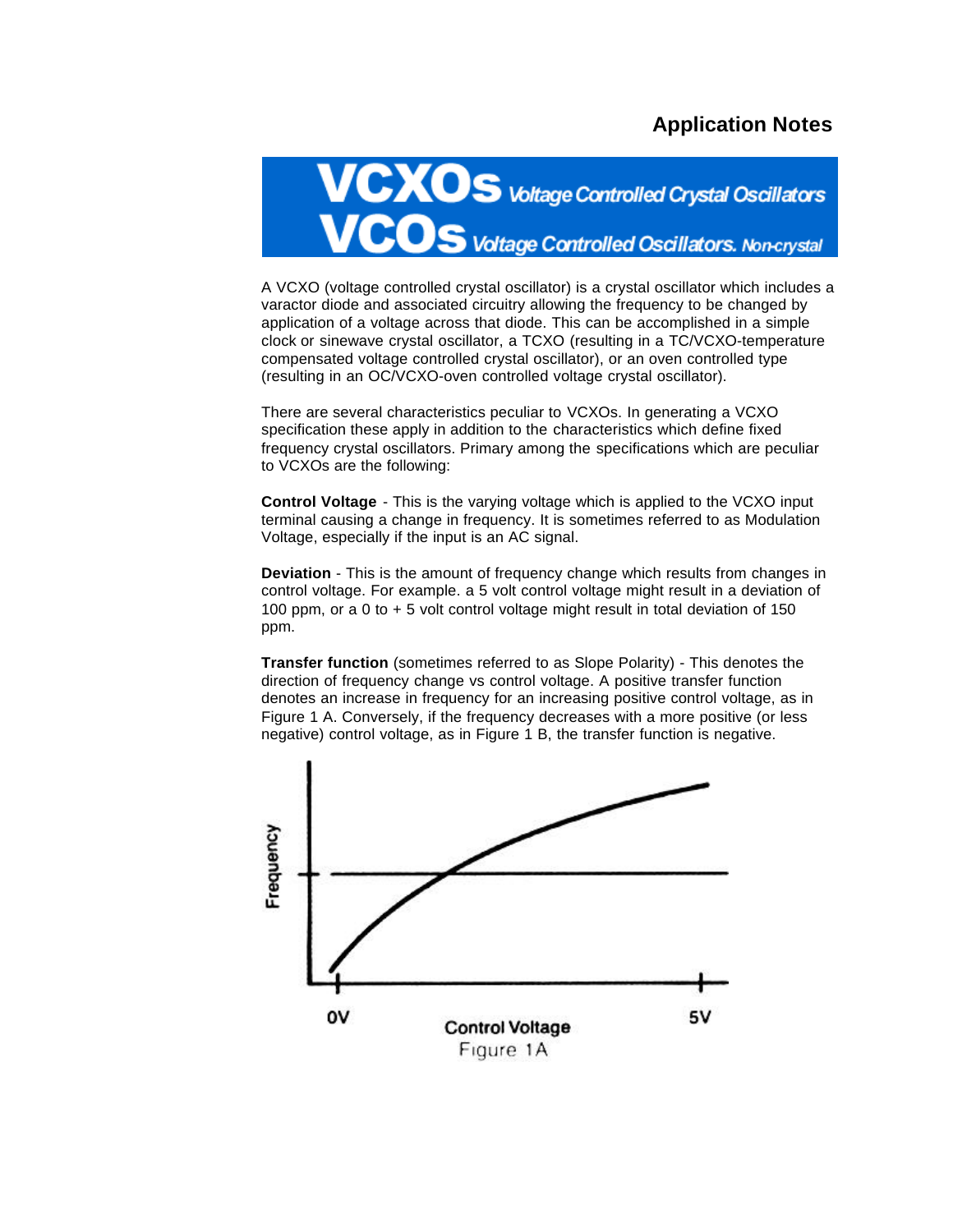

**Linearity** - The generally accepted definition of linearity is that specified in MIL-0- 55310. It is the ratio between frequency error and total deviation, expressed in percent, where frequency error is the maximum frequency excursion from the best straight line drawn through a plot of output frequency vs control voltage. If the specification for an oscillator requires a linearity of  $±5%$  and the actual deviation is 20 kHz total as shown in Figure 2, the curve of output frequency vs control voltage input could vary  $\pm$  1 kHz (20 kHz  $\pm$ 5%) from the Best Straight Line "A". These limits are shown by lines "B" and "C". "D" represents the typical curve of a VCXO exhibiting a linearity within ±5%.



In Figure 3, the maximum deviation from Best Straight Line "A" is - 14 ppm and the total deviation is 100 ppm, so the linearity is  $\pm 14$ ppm/100 ppm =  $\pm 14\%$ .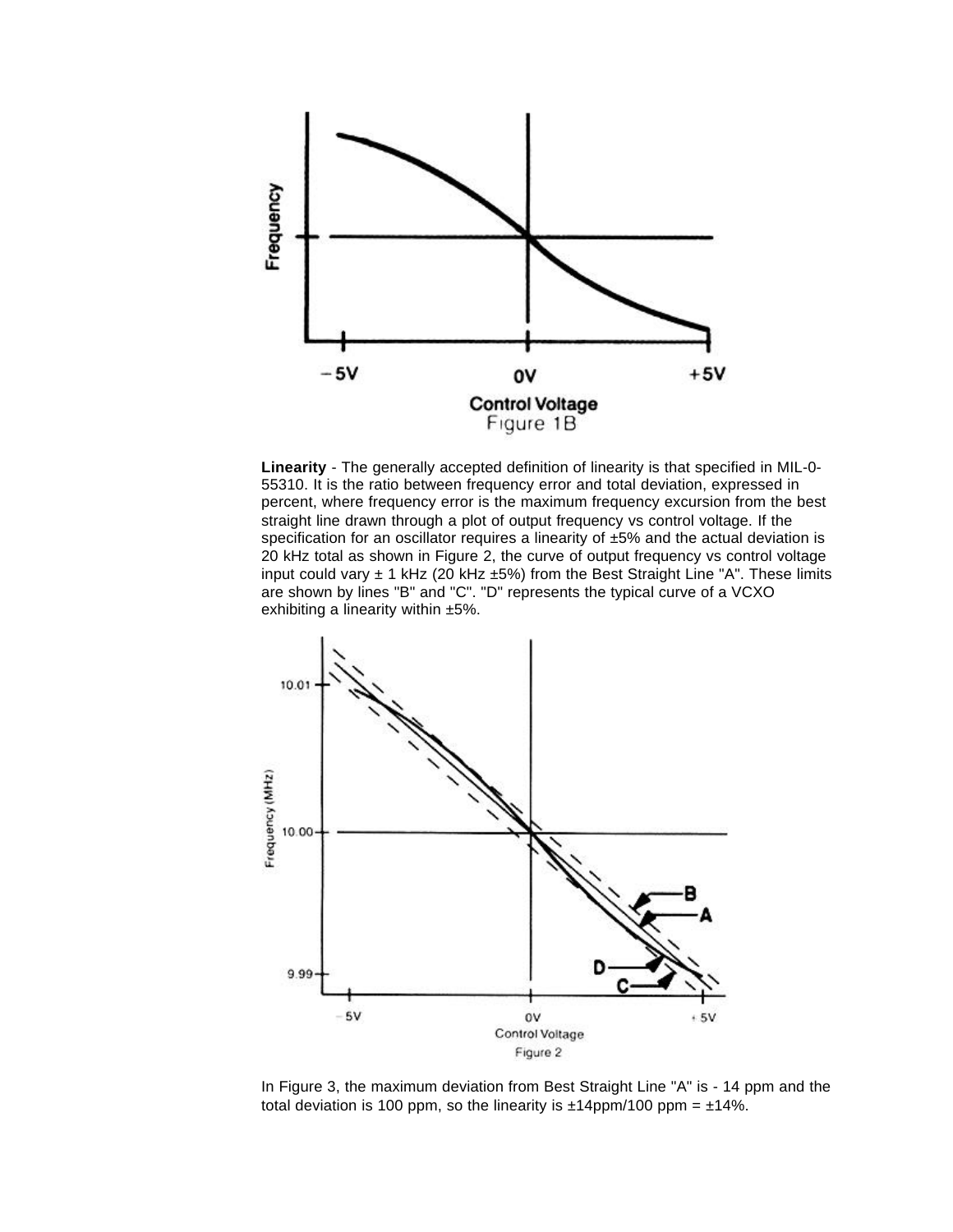

The VCXO which produces the characteristic indicated in Figure 2 uses a hyperabrupt junction varactor diode, biased to accommodate a bipolar (±) control voltage. The VCXO which produces the characteristic in Figure 3 uses an abrupt junction varactor diode with an applied unipolar control voltage (positive in this case).

Good VCXO design dictates that the voltage to frequency curve be smooth (no discontinuities) and monotonic. All Vectron VCXOs exhibit these characteristics.

**Modulation rate** (sometimes referred to as Deviation Rate or Frequency Response) - This is the rate at which the control voltage can change resulting in a corresponding frequency change. It is measured by applying a sinewave signal with a peak value equal to the specified control voltage, demodulating the VCXO's output signal, and comparing the output level of the demodulated signal at different modulation rates. The modulation rate is defined by Vectron as the maximum modulation frequency which produces a demodulated signal within 3 dB of that which is present with a 100 Hz modulating signal. While non-crystal controlled VCOs can be modulated at very high rates (greater than 1 MHz for output frequencies greater than 10 MHz), the modulation rate of VCXOs is restricted by the physical characteristics of the crystal. While the VCXO's modulation input network can be broadened to produce a 3 dB response above 100 kHz, the demodulated signal may exhibit amplitude variations of 5-15 dB at modulation frequencies greater than 20 kHz due to the crystal.

**Slope/Slope Linearity/Incremental Sensitivity** - This can be a confusing area as these terms are often mis-applied. Slope should be really called average slope if it is intended to define the total deviation divided by the total control voltage swing. For the VCXO depicted in Figure 2, the average slope is -20 kHz  $*$  10 volts = -2 kHz/volt. Incremental sensitivity, often misnomerred Slope Linearity means the incremental change in the frequency vs control voltage. Thus, while the average slope in this example is -2 kHz per volt, the slope for any segment of the curve may be considerably different from -2 kHz/volt. In fact, for VCXOs with Best Straight